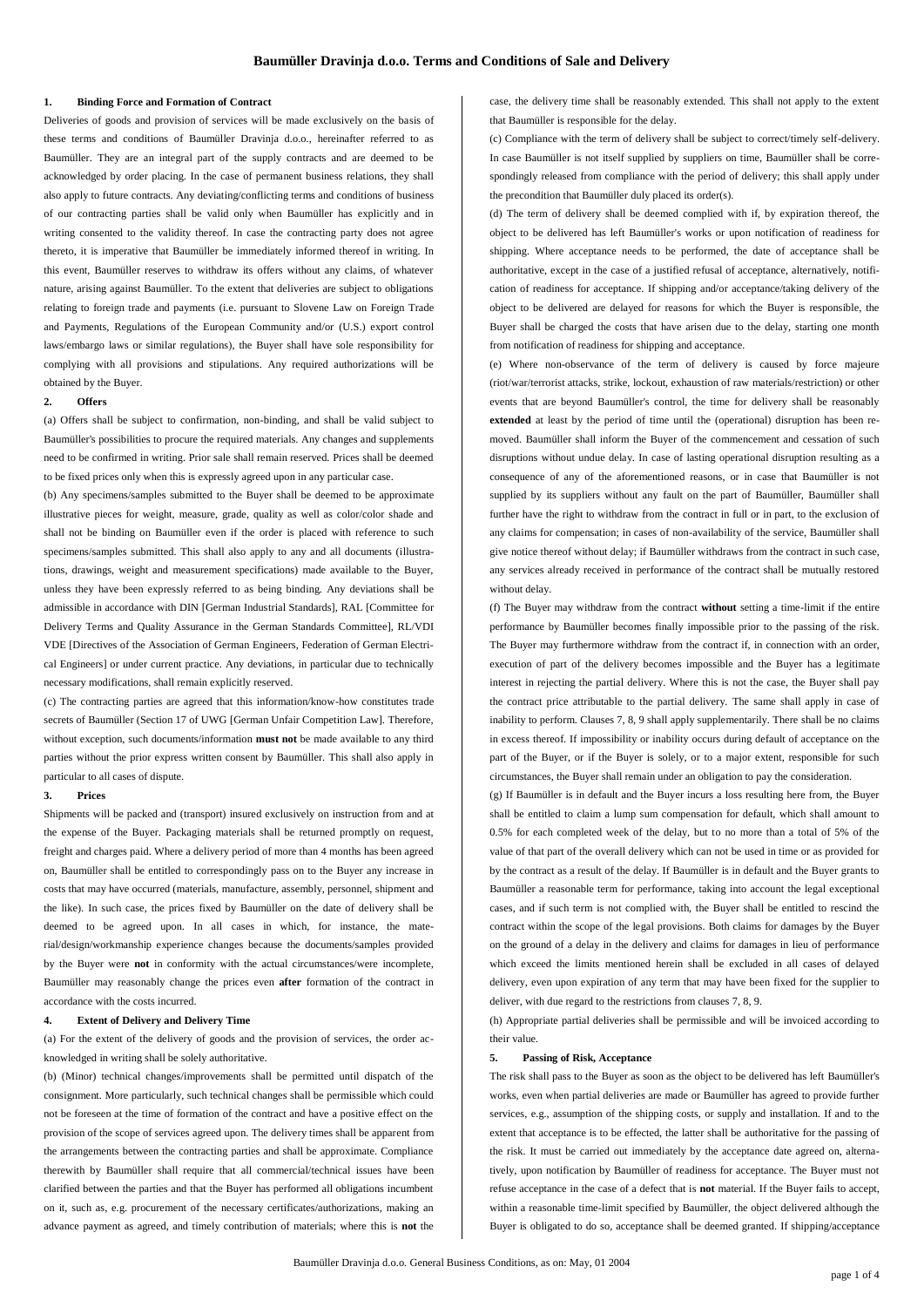is delayed or omitted as a result of circumstances not to be attributed to Baumüller, the risk shall pass to the Buyer as from the date of notification of readiness for shipping or acceptance. The Buyer undertakes to take out an insurance policy at its own expense, which appropriately covers the economic risks in particular incident hereto.

### **6. Reservation of Title**

(a) All objects delivered or to be delivered (goods with title reserved, referred to as "reserved goods" below) shall remain the property of Baumüller until payment of the purchase price has been made in full and until such time as all claims by Baumüller arising from the business relation have been settled.

(b) The Buyer shall be entitled to process and/or resell the goods in the ordinary course of its business as long as it does not default on the fulfillment of its payment obligations to Baumüller or suspends its payments. In more detail, the following shall apply:

aa) Processing or transformation of the reserved goods shall be effected for Baumüller as manufacturer within the meaning of Section 950 of BGB [German Civil Code] without binding Baumüller. By processing or transformation of the reserved goods, the Buyer shall not acquire title to the new product as provided in Section 950 of BGB [German Civil Code]. If the reserved goods are processed, mixed, blended, or combined with other objects, Baumüller shall acquire a co-ownership in the new product on a pro rata basis corresponding to the proportion of the invoiced value of the reserved goods to the overall value. The provisions applicable to the reserved goods shall apply mutatis mutandis to the co-ownership interests arising under the foregoing provisions.

bb) The Buyer hereby assigns to Baumüller all claims arising from the resale or other alienation transactions, along with all ancillary rights, more particularly, proportionally to the extent that the reserved goods have been processed, mixed or blended and Baumüller has acquired co-ownership therein in the amount of the invoiced value, or the goods have otherwise been firmly installed. To the extent that the reserved goods have been processed, mixed, blended, or firmly installed, Baumüller shall be entitled, from such assignment, to a first-ranking undivided share, corresponding to the proportion of the invoiced value of the reserved goods as compared to the invoiced value of the object, in the respective claim arising from the resale. If the reserved goods are sold by the Buyer along with other goods not supplied by Baumüller, the Buyer hereby assigns to Baumüller a first-ranking share in the claim arising from the resale in the amount of the invoiced value of the reserved goods. If the Buyer has sold such claim in connection with true factoring or otherwise economically, the Buyer hereby assigns to Baumüller the accounts receivable from the factor that replace such claim. In case the claim arising from the resale by the Buyer is placed in a current account relationship with its customer, the Buyer hereby assigns to Baumüller its claims arising from such legal relationship/from the settlement relationship in the amount of the invoiced value of the reserved goods.

cc) Baumüller hereby expressly accepts the aforementioned assignments.

dd) The Buyer shall be authorized to resell the reserved goods only if it likewise reserves the title to the reserved goods until payment has been made in full of its claim arising from such resale.

ee) Until revoked by Baumüller, the Buyer shall be authorized to collect the claims assigned to Baumüller. The collection authority shall automatically expire in case of default in payment or suspension of payment on the part of the Buyer. In this event, Baumüller shall be authorized by the Buyer to inform the Buyer's customers of the assignment and to collect the accounts receivable itself.

The Buyer is under an obligation to provide to Baumüller, on request, an itemized statement of the claims due to the Buyer, including the names and addresses of the customers, the amounts of the individual accounts receivable, invoice dates, etc., and to give to Baumüller all information and documents required for the assertion of the claims assigned, and to permit verification of such information.

ff) Any and all amounts that are received by the Buyer from assigned claims shall be kept separately by the Buyer on Baumüller's behalf until transfer to Baumüller. They shall be treated as property of Baumüller.

gg) Any other pledging/transfers of ownership as security of the reserved goods, or assignments for security purposes of the claims assigned shall not be permissible. Baumüller shall be immediately notified of any attachments/other measures of execution by third parties, indicating the attaching creditor.

(c) In case the value of the securities to which Baumüller is entitled exceeds the total accounts receivable from the Buyer by more than 20%, Baumüller will automatically waive the securities exceeding this amount.

(d) The Buyer shall store the reserved goods for Baumüller free of charge. The Buyer will insure them to an economically reasonable extent against usual/business-specific risks such as fire, theft and water or the like. The Buyer hereby assigns to Baumüller its claims for compensation to which it is entitled arising from losses of this kind against insurance companies or other third parties liable for damages, in the amount of Baumüller's claim. Baumüller hereby accepts the assignment.

(e) A petition for institution of insolvency proceedings shall entitle Baumüller to rescind the contract and request immediate return of the object delivered.

### **7. Liability for Defects as to Quality**

In regard to defects as to quality of and defects in title in the goods delivered, Baumüller warrants exclusively as follows, subject to clauses 8, 9:

(a) In case of defects as to quality, Baumüller will, at its option and free of charge, have to remedy the defect in or make a new delivery of all those parts of the goods delivered/repeat all those parts of the services provided which show a defect as to quality within the period of limitation, provided that such defect already existed at the time of the passing of the risk.

(b) Baumüller shall always first be given the opportunity to perform all removal of defects and replacements which Baumüller deems necessary; this shall be effected in coordination between the parties to the contract; otherwise, Baumüller shall be released from liability and the consequences arising therefrom. Only in urgent cases, in case operating safety is in jeopardy, and for averting excessively great damage, in which cases Baumüller shall be notified immediately, shall the Buyer have the right to remedy the defect itself or have it remedied by third parties, and to claim from Baumüller compensation for the necessary expenses. After an unsuccessful 2nd attempt the rectification of defects shall be basically deemed a failure. This shall not apply if in any individual case the subject matter of the contract is complex engines/motors/controls/systems. In such case, Baumüller shall be entitled to make further attempts at remedying the defect; at least, however, two further rectifications. If the rectification of defects then fails, the Buyer, notwithstanding any other claims for compensation, may rescind the contract if, taking into account the exceptional cases under the law, Baumüller lets a reasonable time-limit set by the Buyer for the rectification of defects and replacement expire fruitlessly. In case of only an insignificant defect, the Buyer shall be merely entitled to claim a reduction of the purchase price. A claim to reduction of the purchase price shall otherwise remain precluded. **All** claims based on defects shall further be excluded in case of damage or loss occurred after the passing of the risk as a result of incorrect or negligent handling, excessive stress, use of unsuitable operating equipment, defective or insufficient construction work, unsuitable construction ground, improper maintenance, chemical, electrochemical or electrical influences, due to an unsuitable place of installation, lack of stability or inappropriate safety in the power supply, and due to influences of nature and the weather or owing to other external influences not provided for under the contract, as well as in the case of non-reproducible software defects. If the Buyer or a third party brought in by the Buyer makes any improper alterations, remedies of defects, or other repair work, no claims shall exist in relation to the consequences resulting therefrom. The same shall apply to any changes of or amendments to the object delivered that have been made without Baumüller's prior approval.

(c) The Buyer's rights in case of defects shall not exist **unless** Baumüller expressly assumes responsibility for the compatibility of the supplies with third party products, and in the case of malfunctions/failure caused by any defects, of whatever nature, of the third party products not supplied by Baumüller, or the lack of compatibility thereof with the objects delivered.

(d) The costs arising from the remedy of defects/replacement shall be borne by Baumüller, including shipment and necessary expenses for dismantling and re-installation. Any claims by the Buyer on account of the expenses required for the purpose of subsequent performance shall be excluded to the extent that the expenses increase because the object delivered has later been transferred to a place other than the place of business of the Buyer.

(e) In the absence of a defect, all costs for subsequent improvement/correction/replacement shall be borne by the Buyer. Baumüller shall then have a right of determination of cost-effectiveness for performance effected under Section 315 et seq. of BGB [German Civil Code].

(f) Used objects delivered will be supplied to the exclusion of any warranty whatsoever; this shall not apply to the extent that an allegation can be made against Baumüller of having provably acted intentionally or by gross negligence.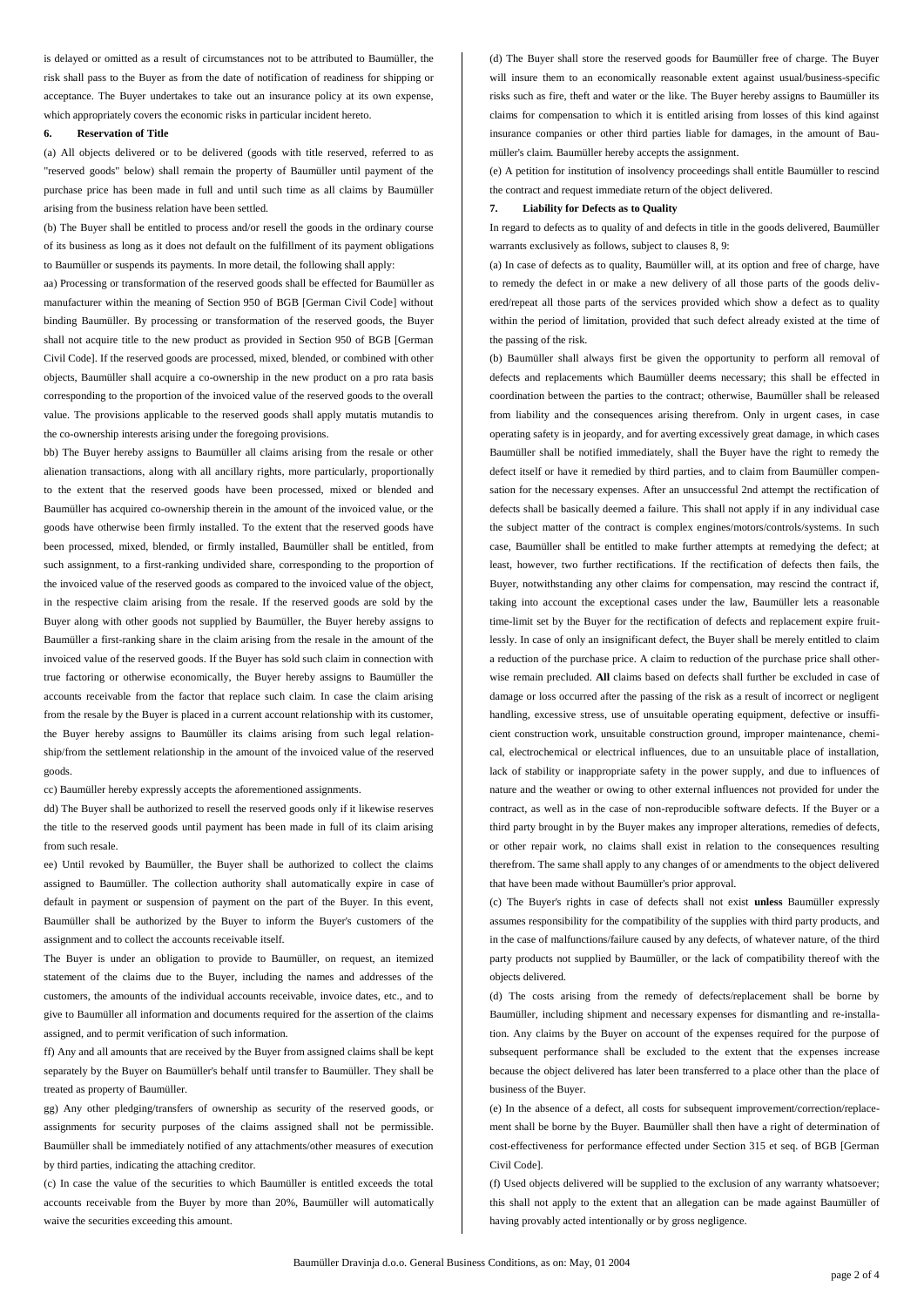(g) Any other claims for damages/expenses or any further claims against Baumüller by the Buyer on the ground of a defect as to quality shall be excluded, unless otherwise provided for in the present General Business Conditions.

# **8. Defect in Title/Intellectual Property Rights/Copyrights**

Unless otherwise expressly agreed, Baumüller shall be under an obligation to effect the delivery free of third party intellectual property rights/copyrights merely in the country of the place of delivery. To the extent that a third party lodges rightful claims against the Buyer due to infringement of property rights caused by deliveries effected by Baumüller and used as provided for by the contract, Baumüller shall be liable as follows:

(a) Baumüller will, at its option and expense, either obtain a right of use of the goods delivered/services provided which are concerned, change them such that the property right is not infringed, or exchange the goods delivered/services provided. If Baumüller is **not** in a position to do so on reasonable terms, the Buyer shall be entitled to rescission of the contract or reduction of the purchase price, as provided for by law.

(b) Baumüller's liability for damages shall be finally governed by clauses 8/9. Such obligations on the part of Baumüller shall **only** exist if the Buyer immediately notifies Baumüller in writing of the claims asserted by the third party and declines to acknowledge an infringement, and if all defense measures remain reserved to Baumüller. If the Buyer discontinues use of the goods delivered for reasons of reduction in damage or for other good cause, the Buyer shall be under an obligation to point out to the third party that such discontinuance of use is **not** associated with an acknowledgment of property right infringement. Baumüller shall be informed accordingly without delay.

(c) Any claims by the Buyer shall be **excluded** to the extent that the Buyer is responsible for the property right infringement. Any claims by the Buyer shall further be excluded to the extent that the property right infringement is caused by particular specifications of the Buyer, by an application that could not be foreseen by Baumüller, or because the goods delivered have been changed by the Buyer or are used together with products not supplied by Baumüller.

(d) In the case of property right infringements/other defects in title the claims by the Buyer as arranged for above shall exist; the provisions of clauses 7, 8 shall apply supplementary.

(e) Any further claims by the Buyer for damages/compensation for expenses/claims other than those provided for in this clause shall be excluded.

#### **9. Liability (Damages/Compensation for Expenses)**

(a) The provisions of clauses 7, 8 shall be applicable, to the exclusion of any further claims by the Buyer, if the object delivered can **not** be used by the Buyer according to the contract through Baumüller's fault as a result of a failure to execute, or defective execution of, suggestions made/consultations held prior or subsequent to formation of the contract, or due to breach of other accessory duties under the contract, in particular instructions for operation/maintenance of the object delivered.

Baumüller shall not be liable for any damage **not** caused to the object of the delivery itself, nor for any claims for damages/claims for compensation of expenses, for whatever legal ground, in particular based on default, Sections 280, 286 of BGB [German Civil Codel, impossibility, other breach of duty, tort. This shall not apply if the Buyer's claim is based on

aa) loss of life, bodily injury or health injury

bb) intent or gross negligence by the owner/executives or officers

cc) a culpable breach of material contractual obligations (cardinal duties) by employees who are **not** executives or officers

dd) fraudulent concealment of defects or warranted absence of defects

ee) defects of the object delivered to the extent that liability is compulsory under the Product Liability Law/general product liability for personal injury/damage to property.

In case of breach of a material contractual obligation (cardinal duty) based on simple negligence, the claim for damages against Baumüller shall be limited to liquidated damages for a loss which typically arises and would be foreseen. These damages shall normally be the contract value as a maximum.

(b) In case of a breach of duty which does **not** involve a defect in the product purchased, the Buyer may rescind the contract only if Baumüller or its legal representatives or vicarious agents are responsible for the breach of duty and the statutory requirements for rescission are satisfied. Any claim for damages shall be excluded.

(c) In view of the fact that liability for indirect and consequential damage is excluded, the Buyer has to obtain a product/manufacturer's liability insurance appropriately covering the economic risks, and has to provide written proof thereof to Baumüller.

#### **10. Statute of Limitations**

Any claims by the Buyer against Baumüller, in particular based on defects, shall become statute-barred after 12 months from delivery, otherwise as from the legal fiction of acceptance (Section 640 (I) of BGB [German Civil Code]), from notification of readiness for delivery, notification of readiness for acceptance, or from the Buyer's default in taking delivery. This shall not apply if the object delivered is a product which in accordance with its usual application has been used for a building and has caused the defectiveness thereof, or in the case of defects of a building under Sections 438 (I) 2, 634 a (I) 2 of BGB [German Civil Code], or if the defect is caused by an intentional breach of duty by Baumüller or its legal representatives or vicarious agents.

#### **11. Notices of Defects**

(a) The Buyer shall examine the goods delivered and services provided **immediately** upon delivery and shall give notice of any apparent defects without delay, but at the latest 14 days from receipt of the delivery. If the Buyer **fails** to notify a defect in writing within this period of time, the objects delivered shall be deemed to be **approved**. Any nonobvious defects must be notified in writing upon discovery **without delay**, but at the latest 14 days from discovery. If the Buyer **fails** to notify the defect discovered in writing within this period of time, the objects delivered shall be deemed to be **approved**.

(b) The Buyer shall allow Baumüller an appropriate examination of any **notified** defects and shall, without this requiring a separate request, make available to Baumüller, free of charge, all necessary technical information, in particular all test/process/load protocols and test reports. If the Buyer fails to do so, any defects of the objects delivered shall be deemed **not** notified and the objects delivered shall be deemed to be **approved**. If the Buyer makes any changes to the objects delivered by any interference, of whatever nature, which has not previously been approved by Baumüller, or if the Buyer performs any repair work without Baumüller's prior approval, the Buyer shall lose its claims based on defects.

#### **12. Payments**

(a) Invoices shall be payable in cash without any deduction at the points in time as agreed under the contract, at the latest within 30 days from the due date and receipt of the invoice, an equivalent payment schedule or receipt of the delivery or service. Upon expiration of such 30 days, a default will occur automatically. Invoices for repair and testing work shall be payable immediately in cash without any deduction; otherwise, the above provision shall apply supplementarily.

(b) In case of delayed payment, in particular in case of the Buyer's default in payment, interest shall be due at 8% above the base interest rate fixed by the European Central Bank in Frankfurt/Germany valid at the time, without any separate proof being required. The interest on default in payment shall be due immediately. Assertion by Baumüller of any further **damage** shall not be excluded.

(c) The Buyer may offset only against such claims which are uncontested or have become res judicata. The same shall apply to an exercise of rights of retention.

(d) In case of the Buyer's default with a payment, all accounts receivable by Baumüller from the Buyer shall become due immediately.

(e) Notwithstanding Sections 366 et seq. of BGB [German Civil Code], Baumüller shall be entitled to appropriate any payments made by the Buyer to such outstanding debts of the Buyer as Baumüller may think fit.

## **13. Property Rights/Copyrights/Use of Software**

(a) Where the goods delivered include software, the Buyer is granted a **non-exclusive** right to install and to use the same, including the documentation thereof, on the respective objects delivered and any associated technical equipment.

(b) The rights of use shall be limited in time to the period during which the Buyer is in possession, as authorized under the contract, of the object delivered. The rights of use shall automatically lapse upon termination of the use. The rights of use shall be limited to the objects delivered, technical apparatus, operating systems on which they are employed according to the contract/specification. The Buyer shall be permitted to assign the rights of use only in case of a simultaneous resale of the objects delivered, in which case the present conditions shall be passed on accordingly. The Buyer's own rights of use will then have ceased to exist.

(c) The Buyer may duplicate, revise or translate the software or convert the software from the object language into the source code only to the extent that this is permitted by law (Section 69 a et seq. of UrhG [German Law on Copyrights and Related Property Rights]). The Buyer undertakes not to remove any manufacturer's specifications, in particular copyright notes, nor to change same without Baumüller's prior explicit ap